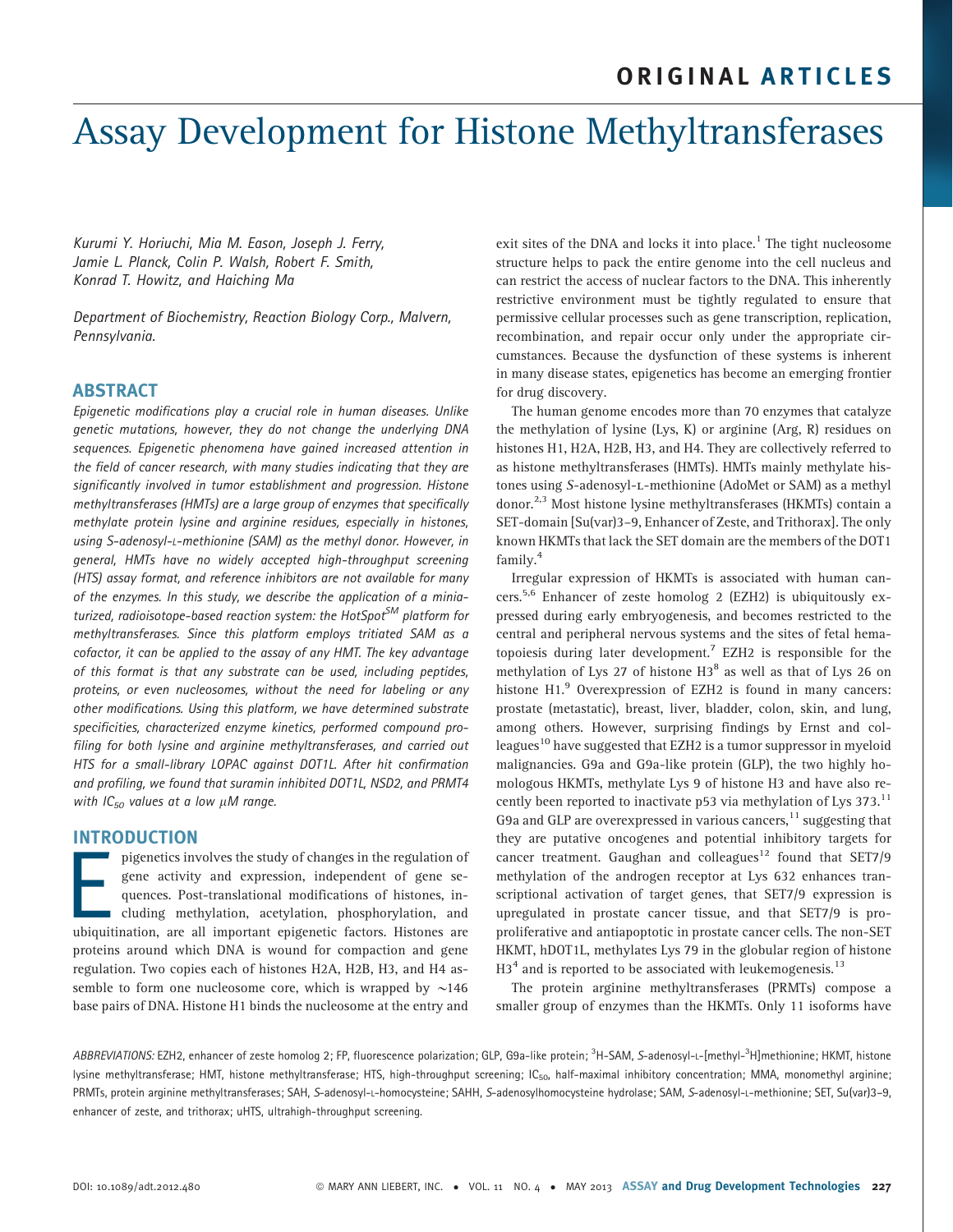been discovered thus far: PRMT1-PRMT11.<sup>14</sup> All of these enzymes display conserved sequence motifs in the catalytic domain, although methyltransferase activities have not yet been confirmed for PRMT10 and PRMT11. The PRMT enzymes have been classified according to the nature of the dimethylated arginine reaction product. The type-I PRMT enzymes catalyze the formation of monomethyl arginine (MMA) and asymmetric dimethyl arginine, while the type II PRMT enzymes form MMA and symmetric dimethyl arginine. The enzymes PRMT1, PRMT2, PRMT3, PRMT4, PRMT6, and PRMT8 belong to the type I group, whereas PRMT5, PRMT7, and PRMT9 are type II enzymes.<sup>15-18</sup> Arginine methylation is an abundant post-translational modification that regulates a diverse array of cellular functions. The list of proteins known to be methylated on arginine has grown rapidly over the past decade and now includes hundreds of proteins. Recently identified PRMT substrates include nucleolin, fibrillarin, and helicases.<sup>17,19</sup> Various biochemical and biological processes such as signal transduction, proliferation, transcriptional regulation, and RNA splicing are known to involve arginine methylation. In addition to the important role of PRMTs in normal cellular function, dysregulated PRMT activities are implicated in disease processes such as certain cancer types, cardiovascular disease, multiple sclerosis, and spinal muscular atrophy. $20-22$ 

Due to the role of HMTs as important epigenetic regulators and their clear link to human cancers, HMTs have generated intense interest as drug discovery targets. Although many HMT assay formats are currently available, each has its own particular pros and cons (see the Discussion section), and there is no widely accepted highthroughput screening (HTS) assay format. In an effort to fill this gap, we have produced enzymes and applied a modified miniaturized radioisotope-based filter-binding assay for HMTs. HotSpot<sup>SM</sup>, originally developed for kinases, $^{23,24}$  can be performed at the low costs necessary to serve the drug discovery market. This platform detects total methylation of any substrate on both lysine and arginine residues. Substrates ranging from peptides to nucleosomes can be used without the need for modification; therefore, this platform is suitable for ultrahigh-throughput screening (uHTS) and selectivity profiling against a large panel of HMTs. Here we will show the results of HMT studies performed with this platform. The data indicate that this format enables HTS of HMTs as well as compound evaluations and kinetic studies.

# MATERIALS AND METHODS **Materials**

Human DOT1L (residues 1–416; accession # NM\_032482) was expressed in Escherichia coli as N-terminal GST fusions. Human recombinant EZH1 (residues 2–747; Genbank Accession # NM\_001991) or EZH2 (residues 2–746; Genbank Accession # NM\_001203247) were coexpressed with human recombinants AEBP2 (2–517; NM\_001114176), EED (2–441; NM\_003797), RbAp48 (2–425; NM\_005610), and SUZ12 (2–739; NM\_015355) in an insect cell/baculovirus expression system to form the 5-member EZH1 or EZH2 complexes. All proteins were full length (residue 2 through Cterminus). The EED subunit incorporated an N-terminal Flag-tag, and

all others included an N-terminal His-tag. Human GLP (residues 894– 1298; accession # NM\_024757) and Human G9a (residues 786–1210; accession # NM\_006709) were expressed as N-terminal GST fusion protein in E. coli. Human MLL1 (residues 3745–3969; accession # NM\_005933), human WDR5 (22–334; NM\_017588), RbBP5 (1–538; NM\_005057), Ash2L (2–534; NM\_001105214), and DPY-30 (1–99; NM\_0325742) were expressed in E. coli with N-terminal His-tags assembled as a complex and stored in 20 mM Tris–HCl, pH 7.5, 300 mM NaCl, 1 mM TCEP, 10% (w/v) glycerol, and  $1 \mu$ M ZnCl<sub>2</sub>. Human MLL2 (residues 5319–5537; accession # NM\_003482), human MLL3 (residues 4689–4911; accession # NM\_170606), and human MLL4 (residues 2490–2715; accession # NM\_014727) were expressed in E. coli with N-terminal His-tags, and SET1B (residues 1629–1923; accession  $#$  NM\_015048) was expressed in  $E$ . *coli* with N-terminal GST-tag. All four were assembled in complexes as MLL1, as mentioned above. Human recombinant NSD2 (residues 2–1365; accession # NM\_001042424) was expressed with an N-terminal Histag in an insect cell/baculovirus expression system. Human recombinant SUV39H1 (residues 44–412; accession # NM\_003173) and SUV39H2 (residues 48–410; accession # NM\_001193424), both with C-terminal His-Tags, were expressed in E. coli. The following enzymes were codeveloped or purchased from BPS Biosciences: E. coli expressed SET7, His-tagged, full length; SET8, GST-tagged aa195– 352; PRMT1, GST-tagged aa2-end; PRMT3, GST-tagged aa2-end;  $\mathop{\mathrm{PRMT6}}$ , and His-tagged aa2-end, and Free Style $\mathrm{^{m}}$  293-F cells (human kidney line; Invitrogen) expressed SETMAR, Flag-tagged aa14-end; PRMT4, Flag-tagged aa2-end; and PRMT5, Flag-tagged aa2-end.

Nucleosomes were prepared from HeLa according to Schnitzler.<sup>25</sup> Histone H3 protein was purchased from Sigma. Chicken core histones and human recombinant histone H4 were purchased from Millipore. Histone H3 peptide aa1–21 (ART KQT ARK STG GKA PRK QLA TKA A-NH2), histone H3 peptide aa15–39 (H-APR KQL ATK AAR KSA PAT GGV KKP H-OH), histone H4 peptide aa1–21 (H-SGR GKG GKG LGK GGA KRH RKV-OH), and histone H3 peptide aa3–17 (K9 monomethylated) were purchased from AnaSpec. [Histone peptides are henceforth referred to in the following format: H3 (1–21), H3 (15– 39), etc.]

S-Adenosyl-L-[methyl-<sup>3</sup>H]methionine (<sup>3</sup>H-SAM) and streptavidincoated FlashPlate were purchased from PerkinElmer. The control compounds S-adenosyl-L-homocysteine (SAH), Sinefungin, chaetocin, BIX01294, and suramin were purchased from Sigma. Suramin analogs, NF 110 and NF 449, were purchased from R&D Systems.

#### Methyltransferase Assay

Methyltransferase assays were performed in the radioisotopebased HotSpot format as described previously $2^{3,24}$  with the following modifications. The reaction buffer for EZH1 and EZH2 was 50 mM Tris–HCl, pH 8.0, 50 mM NaCl, 1 mM EDTA, 1 mM DTT, 1 mM PMSF, and 1% DMSO. The reaction buffer for all other HMTs was 50 mM Tris-HCl, pH 8.5, 50 mM NaCl, 5 mM  $MgCl<sub>2</sub>$ , 1 mM DTT, 1 mM PMSF, and  $1\%$  DMSO. Standard substrate concentrations were 5  $\mu$ M peptide or protein substrate, and 1  $\mu$ M SAM, unless otherwise mentioned. For control compound  $IC_{50}$  determinations, the test compounds were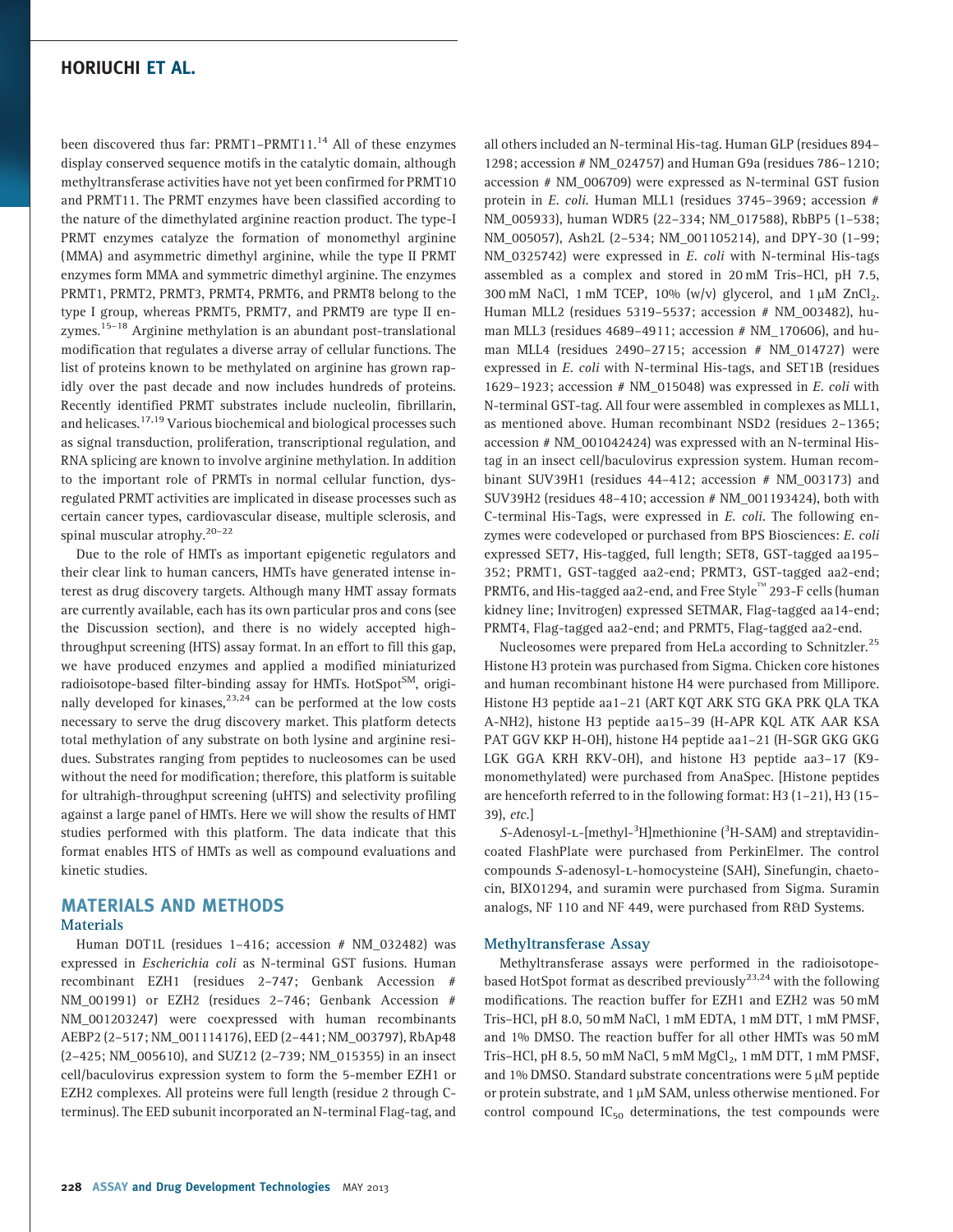diluted in DMSO, and then added to the enzyme/substrate mixtures in nanoliter amounts by using an acoustic technology (Echo550; Labcyte). The reaction was initiated by the addition of <sup>3</sup>H-SAM, and incubated at 30 $^{\circ}$ C for 1 h. The reaction was detected by a filterbinding method. Data analysis was performed using GraphPad Prism software for curve fits, and GraFit (Erithacus) for global fit of kinetic studies using the ternary complex equation:

$$
\nu = \frac{V_{\text{max}}[A][B]}{K_A' \cdot K_B + K_B[A] + K_A[B] + [A][B]}
$$
(1)

where A is SAM; B is peptide substrate;  $K_A$  and  $K_B$  are Michaelis constants for each substrate; and  $K_A'$  is the dissociation constant for SAM.

Methyltransferase assay for G9a was also performed in a Flash Plate. The reaction was performed under the same conditions as in the

HotSpot assay, but using biotinylated H3 (1–21) (AnaSpec). After the termination of the reaction by the addition of 0.1 mM SAH, the reaction was transferred into the Flash Plate (PerkinElmer) and counted by TopCount (PerkinElmer).

#### Compound Screening

LOPAC (Sigma), a small library of 1,280 compounds, was screened against DOT1L with core histone as the substrate in the assay described as above. The compounds were tested in a single dose at  $20 \mu$ M under the condition of  $250 \text{ nM}$  of DOT1L, 0.05 mg/mL of core histone, and 500 nM SAM (close to  $K_m$ ) for 1-h reaction at 30°C (see Supplementary Fig. S1 for assay optimization; Supplementary Data are available online at www.liebertpub .com/adt). The assay protocol is summarized in Supplementary Table S1.

The follow-up hit confirmation was performed in a 10-dose  $IC_{50}$  mode with a threefold serial dilution starting at 100  $\mu$ M under the same condition with the primary screening.

## RESULTS

#### Substrate Specificity

The HotSpot format measures total methylation of a substrate by direct measurement of the filter-bound tritiated substrate, without the need for coupling enzymes or antibodies. Therefore, any substrate can be used label-free. This represents a major advantage over other detection methods that require methylation-specific antibodies or peptide modifications such as biotinlabeled peptides in SPA assays and sequence manipulation in the mobility-shift assay. In addition, this radioisotope-based format is not affected by compound fluorescence or by the inhibition of coupling enzymes, the two

causes of false positives that are commonly used in approaches that monitor SAM consumption and/or SAH production.<sup>26</sup>

Each lysine-specific HMT has a particular substrate specificity; each enzyme methylates specific residues on specific histones. For example, DOT1L methylates Lys 79 of histone H3,<sup>4</sup> and G9a methylates Lys 9 of histone H3 and Lys 27 *in vitro*,<sup>27</sup> although methylation on proteins other than histones has been reported.<sup>11</sup> PRMTs are able to methylate arginine residues of a variety of protein substrates, including histones. To determine the proper substrates for each HMT in vitro, a collection of HMTs were tested against all available histone substrates. Table 1 summarizes the substrates that showed good activity for each enzyme. In agreement with published data, $^{28}$  DOT1L did not methylate isolated histone H3 protein, and the activity was only seen with nucleosomes or core histones. Some enzymes only have activity with histone protein substrates or histone complexes,

| Table 1. Substrate Specificity of Histone Methyltransferases |                                                              |                                                                                 |  |  |  |
|--------------------------------------------------------------|--------------------------------------------------------------|---------------------------------------------------------------------------------|--|--|--|
| <b>Enzyme</b>                                                | Substrates showing good activity in HotSpot                  | <b>Reported methylation</b><br>sites (from UniProtKB)                           |  |  |  |
| DOT <sub>1</sub> L                                           | Nucleosomes                                                  | H3K79                                                                           |  |  |  |
| EZH1                                                         | Nucleosomes, core histone, histone H3, H3 (21-44)            | H3K27                                                                           |  |  |  |
| EZH <sub>2</sub>                                             | Nucleosomes, core histone, histone H3, H3 (21-44)            | H3K27                                                                           |  |  |  |
| G9a                                                          | Core histone, histone H3, H3 (1-21)                          | H3K9, H3K27, p53 K373                                                           |  |  |  |
| GLP                                                          | Core histone, histone H3, H3 (1-21)                          | H3K9, H3K27, p53 K373                                                           |  |  |  |
| MLL1                                                         | Nucleosomes, core histone, histone H3, H3 (1-21)             | <b>H3K4</b>                                                                     |  |  |  |
| MLL <sub>2</sub>                                             | Nucleosomes, core histone, histone H3, H3 (1-21)             | H3K4                                                                            |  |  |  |
| MLL3                                                         | Nucleosomes, core histone, histone H3, H3 (1-21)             | H <sub>3</sub> K <sub>4</sub>                                                   |  |  |  |
| MLL4                                                         | Nucleosomes, core histone, histone H3, H3 (1-21)             | H <sub>3</sub> K <sub>4</sub>                                                   |  |  |  |
| NSD <sub>2</sub>                                             | Nucleosomes                                                  | H3K36, H4K20                                                                    |  |  |  |
| SET <sub>1</sub> B                                           | Core histone                                                 | H3K4                                                                            |  |  |  |
| SET7                                                         | Core histone, histone H3, H3 (1-21)                          | <b>H3K4</b>                                                                     |  |  |  |
| SET <sub>8</sub>                                             | Core histone, histone H4, H4 (1-21)                          | H4K20                                                                           |  |  |  |
| <b>SETMAR</b>                                                | Core histone, histone H3                                     | H3K4, H3K36                                                                     |  |  |  |
| SMYD <sub>2</sub>                                            | Core histone, histone H3, histone H4, H3 (1-21), H4 (1-21)   | H3K36                                                                           |  |  |  |
| <b>SUV39H1</b>                                               | Core histone, histone H3, H3 (1-21)                          | H <sub>3</sub> K <sub>9</sub>                                                   |  |  |  |
| SUV39H2                                                      | Core histone, histone H3, H3 (1-21)                          | H <sub>3</sub> K <sub>9</sub>                                                   |  |  |  |
| PRMT1                                                        | Nucleosomes, core histone, histone H4, H4 (1-21)             | H4R3                                                                            |  |  |  |
| PRMT3                                                        | Nucleosomes, core histone, histone H3, histone H4, H4 (1-21) | Ribosomal protein                                                               |  |  |  |
| PRMT4                                                        | Core histone, histone H3, histone H4, H3 (1-21)              | H3R17                                                                           |  |  |  |
| PRMT5                                                        | Core histone, histone H3, histone H4, H4 (1-21)              | H <sub>2</sub> A, H <sub>3</sub> R <sub>8</sub> , H <sub>4</sub> R <sub>3</sub> |  |  |  |
| PRMT6                                                        | Histone H3, histone H4, H4 (1-21)                            | H3R2, H2A, H4R3                                                                 |  |  |  |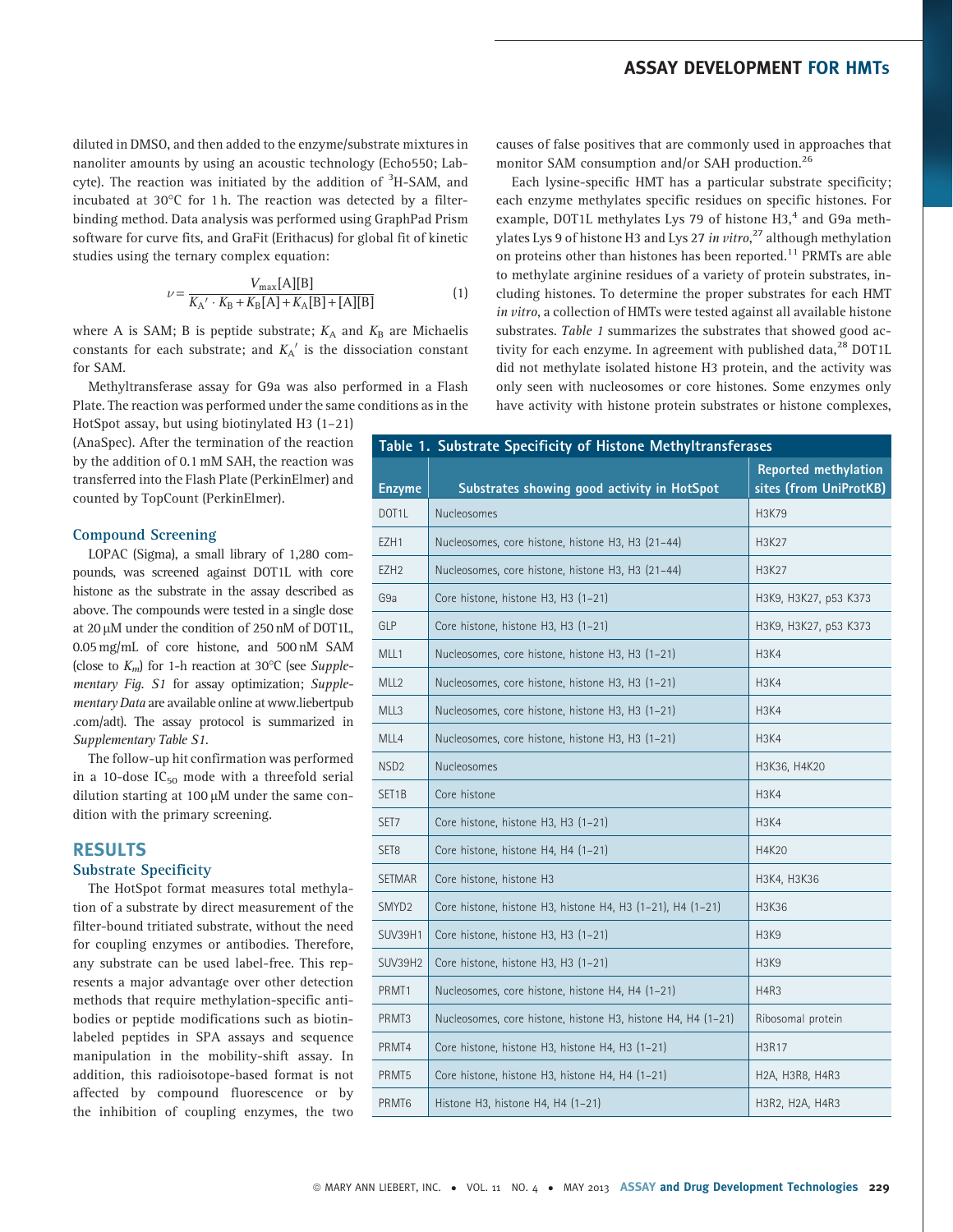whereas others have activity with both the protein and peptide substrates. By using specifically methylated substrates, for example, dimethylated histone H3 (H3K9me2), the rates of particular methylation events (e.g., H3K9me2 to H3K9me3) can also be measured.

#### Kinetic Studies for HMTs

Studies to determine kinetic constants, such as the  $K_m$  values of HMTs, have been reported for several assay formats. However, the values of kinetic constants may vary with the assay formats and conditions, and the reported kinetic constants of each enzyme from different assay formats can be hard to compare. The HotSpot format is essentially similar to the traditional gold standard radioisotope detection used in conjunction with gel electrophoresis or mass spectroscopy for most reported mechanistic studies. Using radioisotopebased HotSpot, the  $K_m$  was determined for several HMTs with different substrates. Reactions were performed as timecourse measurements at varying concentrations of SAM and peptide/protein substrate.

The data demonstrate that methyltransferase activities were linear with time. Figure 1 shows the progress curves for the SUV39H2 methyltransferase reaction, as an example, plotted against time at 5 µM of peptide substrate and varied concentrations of SAM. The reaction was linear up to 60 min at most SAM concentrations, or  $90 \text{ min}$  at  $1 \mu$ M SAM. Similar experiments were performed at different concentrations of the peptide substrate with varying SAM concentrations. Taking the slope of the initial linear portion (signal/ time = velocity), velocities were plotted against SAM concentrations (Fig. 2A) or peptide substrate concentrations (Fig. 2B) to produce the Michaelis-Menten plots. The  $K_m$  values for SAM were not changed significantly by changing the peptide substrate concentrations (Fig. 2A). Similarly, the  $K_m$  values for the peptide substrate did not change over any SAM concentrations tested (Fig. 2B). To analyze further, the



Fig. 1. Progress curves for the SUV39H2 methyltransferase reaction. Reaction conditions are  $5 \mu$ M of histone H3 (aa1–21) peptide substrate and varying concentrations of S-adenosyl-L-methionine (SAM) at 0.125  $\mu$ M ( $\square$ ), 0.25  $\mu$ M ( $\blacktriangle$ ), 0.5  $\mu$ M ( $\bigcirc$ ), and 1  $\mu$ M ( $\blacklozenge$ ).

double reciprocal of Fig. 2A was plotted in Fig. 2C. As shown, lines converged at one point to the left of the y-axis. This pattern excludes a possibility of double-displacement reactions (or Ping-Pong; first, the substrate/product must leave before second substrate binding), which would display parallel lines in double-reciprocal plots.<sup>29</sup> Therefore, the SUV39H2 methyltransferase reaction must be a random-ordered or compulsory-ordered Bi-Bi reaction, which means that SUV39H2 forms a ternary complex of the SUV39H2/SAM/ peptide substrate. At this point, it is difficult to distinguish between the two mechanisms: random ordered or compulsory ordered. To obtain accurate constants, a global-fit analysis was performed using GraFit software with the ternary complex equation  $(Eq. 1;$ Fig. 2D). Global fits weigh equally on all data points; therefore, it is more reliable than the traditional graphical method, which is highly affected by imprecise low-activity data points. The global fits revealed that the  $K_m$  value of SUV39H2 for SAM was 1.27  $\mu$ M, and that for the peptide was  $9.9 \mu M$  (*Fig. 2D*). Further studies with protein or methylated substrates are needed to understand the mechanism of the SUV39H2 reaction in more detail, to determine, for example, whether the reaction is processive or not (i.e., different substrates with protein and/or methylated substrate, processive or not).

The kinetic constants for other HMTs were determined by similar experiments. Most methyltransferase reactions were linear with time up to 60 min, and others for even longer, up to 90–120 min. Taking slopes of the initial linear portion of the reaction progress curves, the Michaelis–Menten plots were obtained for other HMTs with their corresponding substrates. The obtained  $K_m$  values by global fit are summarized in Table 2. The  $K_m$  value of SET7 for SAM was lower<sup>30,31</sup> or higher<sup>32</sup> than that reported previously, depending on the assay format. The SAM  $K_m$  values for all HMTs tested were lower than 5  $\mu$ M, mostly lower than 1  $\mu$ M under the conditions tested. Similarly, with a couple of exceptions, the  $K_m$  values for peptide or protein substrates were lower than  $1 \mu M$  (*Table 2*). The kinetic constants of alternative substrates with the listed HMTs as well as the kinetic characterization of additional HMTs were determined. In general, the  $K_m$  values for the protein substrate were low and difficult to obtain accurately. Thus, the SAM  $K_m$  values were obtained at a fixed substrate concentration (Table 3). The SAM  $K_m$  values at fixed substrate concentrations fall in a similar range to those in Table 2, and are in generally a good agreement with reported values obtained by radioisotope-based assays.<sup>32</sup>

#### Compound Evaluation

The known methyltransferase inhibitors were tested in this assay format against selected HMTs: G9a, SET7, and PRMT5. The compounds tested were SAH (S-Adenosyl-L-homocysteine or AdoHcy), sinefungin, chaetocin, and BIX01294. SAH is a product of the methyltransferase reaction, which inhibits HMTs competitively with respect to SAM. Sinefungin, a fungal compound, is an analog of cofactor SAM, chaetocin, an inhibitor of SUV39, and BIX01294, an inhibitor of G9a/GLP.<sup>33-35</sup> As shown in Fig. 3, the IC<sub>50</sub> values for G9a, SET7, and PRMT5 with peptide and protein substrates are obtained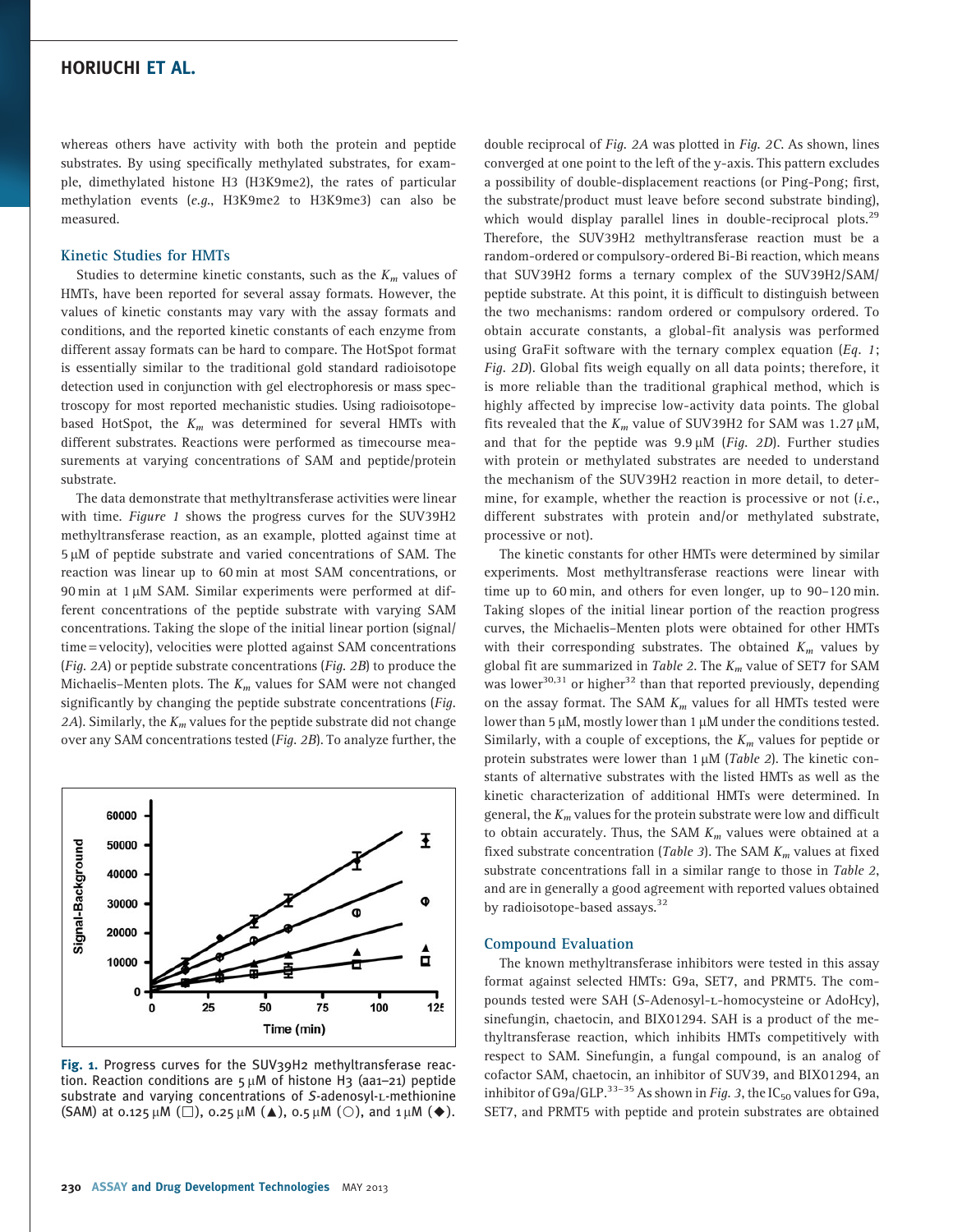

Fig. 2. Kinetic analysis of SUV39H2 with a peptide substrate. The initial velocity of the SUV39H2 reaction was plotted as the Michaelis–Menten plots for SAM  $(A)$  and for histone H<sub>3</sub> (aa1–21) peptide substrate (B) using GraphPad Prism software. Peptide concentrations and  $K_m$  values obtained by individual nonlinear regression in (A) are 2.5 and 1.46 ( $\Box$ ), 5 and 2.38 ( $\triangle$ ), 10 and 2.00 (e), and 20 and 1.67  $\mu$ M ( $\square$ ), respectively. SAM concentrations and obtained  $K_m$  values in (B) are 0.125 and 5.77 ( $\Box$ ), 0.25 and 13.6 ( $\triangle$ ), 0.5 and  $8.14$  (0), 1 and 14.53 ( $\Box$ ), 2.5 and 23.6  $(\diamond)$ , 5 and 10.1 (O), and 10 and 10.9 µM  $(x)$ , respectively. Data from (A) were replotted as a double-reciprocal plot (C: symbols are corresponding to A), and global-fit (D) using GraFit software with the ternary complex equation  $(Eq, 1)$ . Peptide concentrations in (D) are 2.5 (O), 5 ( $\bullet$ ), 10 ( $\square$ ), and 20  $\mu$ M ( $\square$ ), and  $K_m$  for SAM is 1.27  $\mu$ M, and  $K_m$  for peptide substrate is  $9.90 \mu M$ , and the dissociation constant for SAM,  $K_A'$ , is  $2.58 \mu M$ .

using the HotSpot radioisotope-based assay under the standard conditions. SAH and sinefungin each differed in their inhibition, although both compounds were SAM competitive:  $IC_{50}$  values of 1.4  $\mu$ M and 10  $\mu$ M for G9a, 290  $\mu$ M and 2.4  $\mu$ M for SET7, and 1.2  $\mu$ M and 306 nM for PRMT5, respectively, with a peptide substrate.

| Table 2. Kinetic Constants for Histone Methyltransferases:<br><b>Constants Obtained from Global Fit</b> |                        |                      |                           |  |  |  |  |
|---------------------------------------------------------------------------------------------------------|------------------------|----------------------|---------------------------|--|--|--|--|
| <b>Enzyme</b>                                                                                           | <b>Substrate</b>       | SAM $K_m$ ( $\mu$ M) | Substrate $K_m$ (µM)      |  |  |  |  |
| DOT <sub>1</sub> L                                                                                      | Core Histone           | $0.38 \pm 0.053$     | $0.061 \pm 0.012$ (mg/mL) |  |  |  |  |
| EZH <sub>2</sub>                                                                                        | Core Histone           | $0.42 \pm 0.072$     | $0.012 \pm 0.005$ (mg/mL) |  |  |  |  |
| G <sub>9a</sub>                                                                                         | $H3(1-21)$ peptide     | $0.53 \pm 0.043$     | $0.6 \pm 0.096$           |  |  |  |  |
| SET <sub>7</sub>                                                                                        | $H3(1-21)$ peptide     | $0.22 \pm 0.074$     | $5.7 \pm 0.031$           |  |  |  |  |
| SUV39H1                                                                                                 | Histone H <sub>3</sub> | $0.56 \pm 0.014$     | $0.53 \pm 0.042$          |  |  |  |  |
| SUV39H2                                                                                                 | $H3(1-21)$ peptide     | $1.27 \pm 0.56$      | $9.9 \pm 0.92$            |  |  |  |  |
| PRMT <sub>1</sub>                                                                                       | $H4(1-21)$ peptide     | $0.28 \pm 0.047$     | $0.24 \pm 0.089$          |  |  |  |  |
| PRMT <sub>3</sub>                                                                                       | $H4(1-21)$ peptide     | $2.1 \pm 0.67$       | $0.54 + 0.086$            |  |  |  |  |
| PRMT4                                                                                                   | $H3(1-21)$ peptide     | $3.1 \pm 0.46$       | $0.32 \pm 0.069$          |  |  |  |  |
| PRMT <sub>5</sub>                                                                                       | $H4(1-21)$ peptide     | $1.07 \pm 0.21$      | $0.11 \pm 0.075$          |  |  |  |  |
|                                                                                                         |                        |                      |                           |  |  |  |  |

SAM, S-adenosyl-L-methionine.

Chaetocin inhibited both G9a and SET7 weakly with a peptide substrate (IC<sub>50</sub> values of 18  $\mu$ M and 540  $\mu$ M, respectively), but did not inhibit PRMT5. Interestingly, the G9a inhibitor BIX01294 also weakly inhibited SET7 and PRMT5 with a peptide substrate, but did not inhibit with a protein substrate. The  $IC_{50}$  value of BIX01294 for G9a with a peptide substrate was  $5.3 \mu M$  (*Fig. 3A*), slightly higher than that reported. $35$  To validate the G9a assay with a peptide substrate in HotSpot, the G9a assay was also performed in the FlashPlate format with 0.5  $\mu$ M of biotinylated H3 (1-21) peptide at 1  $\mu$ M SAM. The IC<sub>50</sub> value of BIX01294 was obtained with 5.0  $\mu$ M, comparable with the value obtained with HotSpot (Fig. 3A).

When the histone H3 protein was used as a substrate, the  $IC_{50}$ values were shifted up for most compounds, especially for BIX01294 (Fig. 3B, D, F). These results suggest that the  $K_m$  value for the histone protein was lower than that of the peptide substrate, thus making it more difficult for BIX01294 to displace the histone protein.

Since BIX01294 has been reported as a peptide substratecompetitive and SAM-uncompetitive inhibitor,<sup>33</sup> lower peptide (0.5  $\mu$ M) and higher SAM (10  $\mu$ M) concentrations were tested (*Fig. 4A*). Under this condition, the  $IC_{50}$  value was shifted to a lower value,  $2.2 \mu$ M, which is similar to that obtained by a mass spectrometry-based assay.<sup>34</sup> On the other hand, the  $IC_{50}$  value of SAH was shifted 10-fold higher when the SAM concentration was increased to  $10 \mu$ M (*Fig. 4A*). This shift was expected for a SAM competitive inhibitor. G9a can mono- and dimethylate the lysine 9 residue on histone H3. Therefore, dimethylation was monitored using monomethylated lysine 9 peptide as a substrate. As shown in Fig. 4B, the  $IC_{50}$  value of BIX01294 was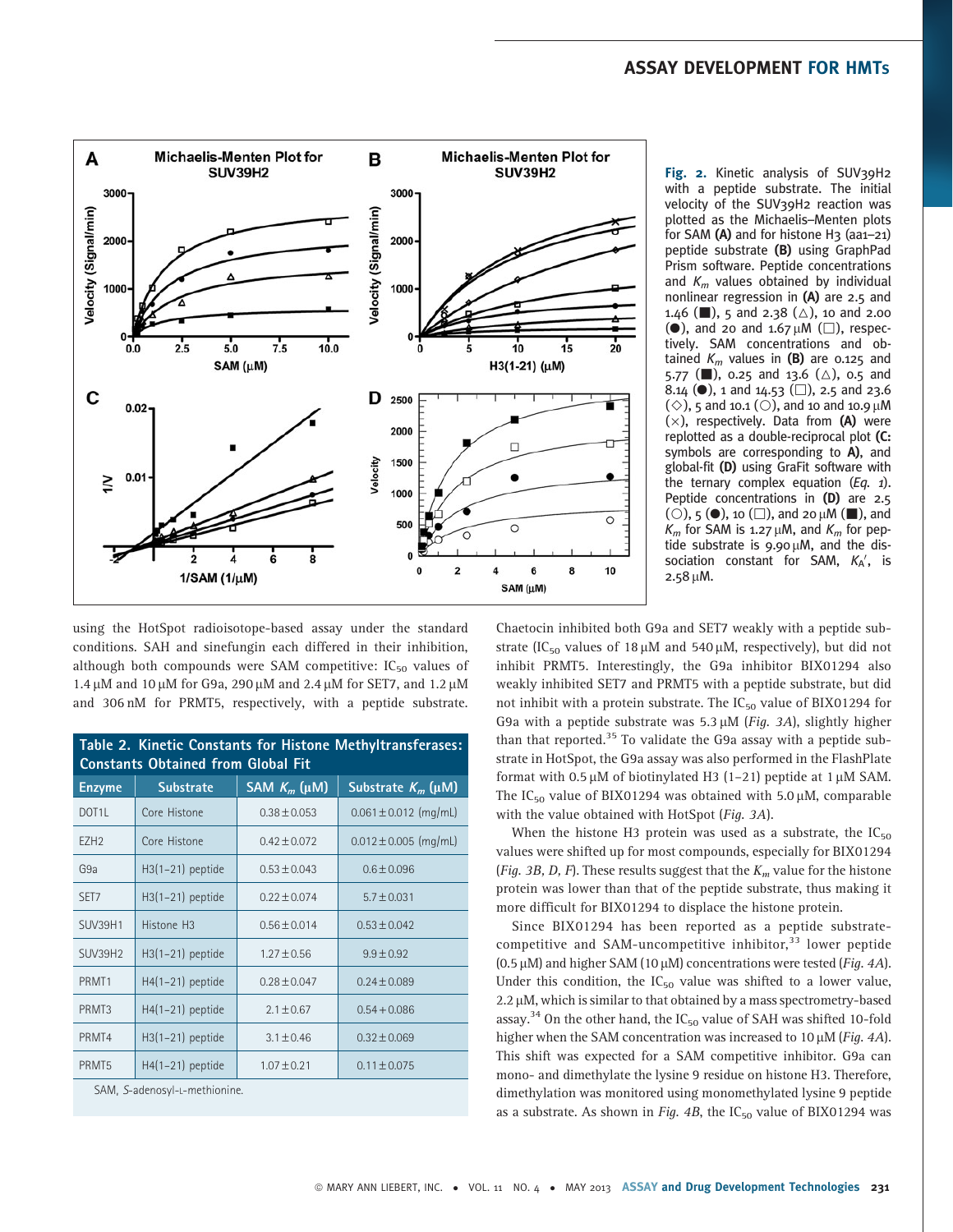Table 3. Kinetic Constants for Histone Methyltransferases: S-Adenosyl-L-Methionine  $K_m$  at a Fixed Substrate Concentration

| <b>Enzyme</b>     | <b>Substrate</b>       | SAM $K_m$ ( $\mu$ M) |
|-------------------|------------------------|----------------------|
| EZH <sub>1</sub>  | Histone H <sub>3</sub> | $1.24 \pm 0.15$      |
| EZH <sub>2</sub>  | Histone H <sub>3</sub> | $1.64 \pm 0.26$      |
| G9a               | Histone H <sub>3</sub> | $0.74 \pm 0.10$      |
| <b>GLP</b>        | Core histone           | $0.95 \pm 0.18$      |
| <b>GLP</b>        | Histone H <sub>3</sub> | $0.29 \pm 0.066$     |
| MLL1              | Core histone           | $0.66 \pm 0.14$      |
| MLL1              | Histone H <sub>3</sub> | $0.50 \pm 0.067$     |
| MLL <sub>2</sub>  | Core histone           | $4.50 \pm 0.82$      |
| MLL <sub>2</sub>  | Histone H3             | $3.17 \pm 0.37$      |
| MLL3              | Core histone           | $0.85 \pm 0.19$      |
| MLL3              | Histone H3             | $0.96 \pm 0.18$      |
| SET <sub>7</sub>  | Histone H <sub>3</sub> | $1.64 \pm 0.12$      |
| SET <sub>8</sub>  | Histone H4             | $16.3 \pm 5.83$      |
| <b>SETMAR</b>     | Histone H3             | $1.13 \pm 0.42$      |
| SMYD <sub>2</sub> | Histone H <sub>3</sub> | $0.12 \pm 0.013$     |
| <b>SUV39H1</b>    | Histone H3             | $0.75 \pm 0.11$      |
| <b>SUV39H2</b>    | Histone H3             | $0.74 \pm 0.23$      |
| PRMT <sub>1</sub> | Histone H4             | $5.20 \pm 0.91$      |
| PRMT3             | Histone H3             | $2.80 \pm 0.61$      |
| PRMT4             | Histone H3             | $0.21 \pm 0.052$     |
| PRMT <sub>5</sub> | Histone H <sub>3</sub> | $0.70 \pm 0.17$      |
| PRMT <sub>6</sub> | Histone H3             | $2.20 \pm 0.47$      |

Kinetic constants were determined at a concentration of  $5 \mu$ M for histone or 0.05 mg/mL for core histone.

shifted about fivefold lower to  $1.3 \mu$ M compared to that with nonmethylated substrate (*Fig. 3A*), although the activity was  $\langle 1/10$ . Trimethylation was minimal when using dimethylated lysine 9 peptide as a substrate under this condition. On the other hand, the  $IC_{50}$  value of SAH was not changed significantly (Figs. 3A and 4B).

Overall, the data indicate that the HotSpot format is ideal for compound profiling, since any substrate can be used without any modifications. In addition, the  $IC_{50}$  values obtained with this format are similar to those from mass spectrometry-based assays, which are the most reliable methods for detecting the methyltransferase reactions.

#### Compound Screening

Low-cost and robust assays with minimal false positives have been desired for HTS, especially for difficult or expensive enzymes. DOT1L is an attractive drug target; however, it needs a histone octamer or nucleosomes as a substrate for enzyme activity, and monomer histone or peptide substrates do not work. Thus, screening against DOT1L is costly and difficult to run with certain assay formats. We screened LOPAC (Sigma), a small library of 1,280 compounds, against DOT1L with core histone as the substrate in a miniaturized goldstandard radioisotope-based assay where the cost of the radioisotopelabeled cofactor and its waste, as well as that of the other reagents, could be minimized. Although most HMT assays in this format have Z'-factors $^{36}$  of  $>$  0.6, the Z'-factor was 0.52 for the DOT1L assay, and the Signal:Background ratio was 4.3 (Supplementary Table S2). We identified three compounds that showed more than 70% inhibition against DOT1L—two of these were suramin and its analog, while the other was *L*-cysteine sulfinic acid.

The follow-up hit confirmation was performed by cherry-picking of three compounds under the same condition of primary screening. Then, suramin and its 2 analogs, NF 110 and NF 449, were profiled against 17 HMTs in our panel. The obtained  $IC_{50}$  values are summarized in Table 4. Suramin and NF 449 showed similar inhibition patterns, whereas NF 110 showed little activity. Interestingly, activities of many HMTs were increased by suramin and NF 449 at low concentrations of compounds, while inhibited at higher concentrations. The degree of such activations was not consistent; thus, the  $IC_{50}$ values may not be accurate; these were expressed in italic letters. The reason for such activations is not clear, whether there was real enzyme activation, or were false signals caused by compound aggregation, etc. Since suramin is a relatively large molecule, it could possibly have caused compound aggregation involving substrates and/or enzymes. Methyltransferases that were consistently inhibited by suramin (without apparent activation) are DOT1L, NSD2, and PRMT4 with  $IC_{50}$  values at a low  $\mu$ M range.

#### **DISCUSSION**

The radioisotope-based miniaturized filter-binding assay, HotSpot platform, was initially developed for kinase assays, but has since been successfully applied to other transferase enzyme classes to serve markets for uHTS, large-scale  $IC_{50}$  determinations, and selectivity/ toxicity profiling in drug discovery.<sup>23,24</sup> In this study, we have modified this platform for HMT assays using tritium-labeled SAM as a cofactor, and demonstrated that compound profiling, kinetic studies, and HTS can be performed cost effectively with this system.

The currently available assay formats for HMTs have various limitations.<sup>26</sup> The traditional methods are gel-based radioisotope assays or mass spectrometry-based assays,<sup>37</sup> which directly measure methylation on the substrate. Mass spectrometry-based assays are the most reliable assays, and therefore detailed kinetic studies still employ these formats. However, applying high-throughput formats with these assays is difficult and/or requires expensive instrumentation. Another radioisotope-based assay, first reported by Rathert et al.,<sup>38</sup>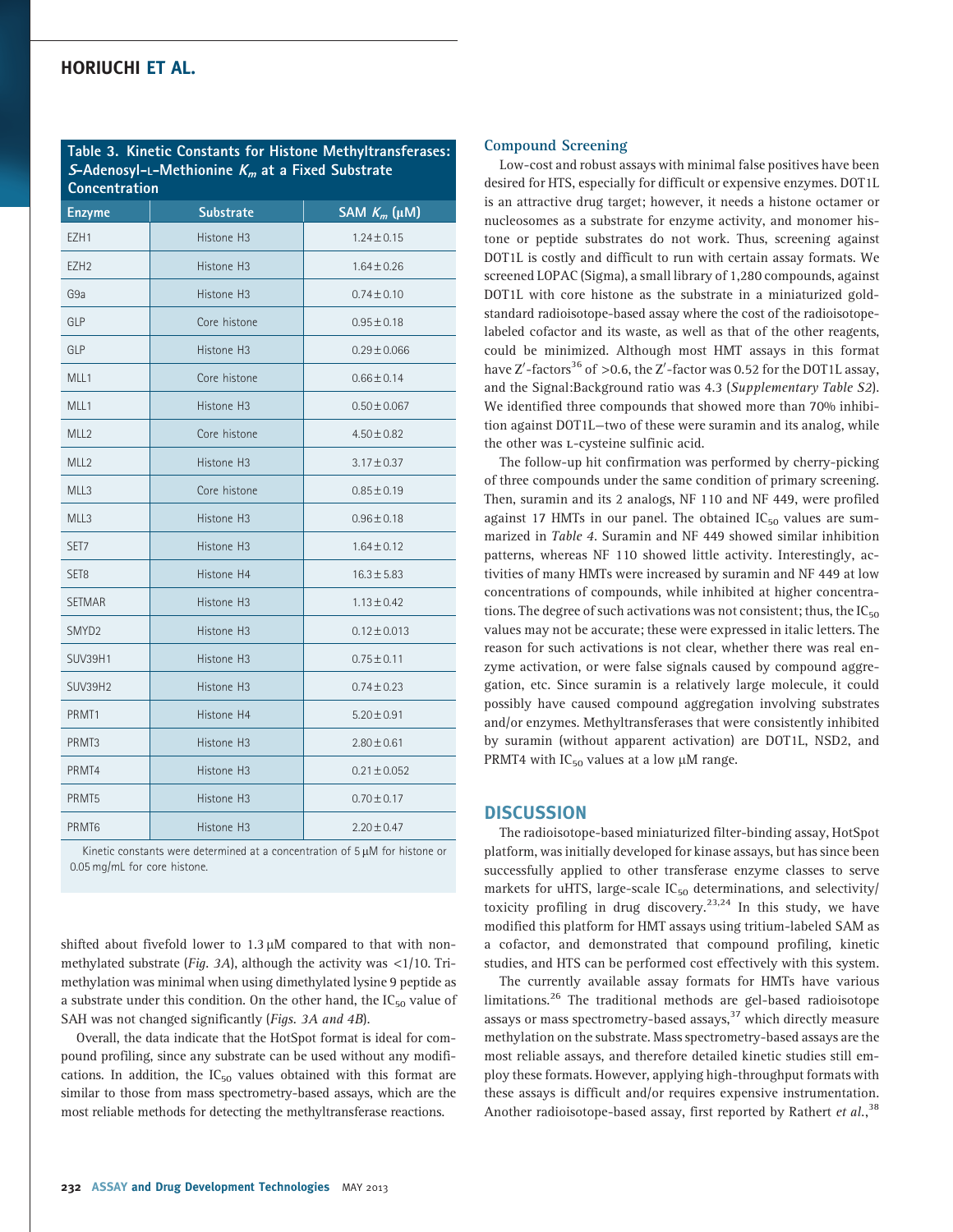used streptavidin-coated FlashPlates to capture the biotinylated peptide substrate, which, while bound to the plate, was enzymatically labeled with tritiated SAM. This is a continuous assay and may be applied to HTS. Aside from the requirement for biotinylated peptides, it is hard to control the substrate concentrations in this system, making the determination of kinetic parameters problematic.

Most popular assays are antibody based and employ a variety of detection systems, including biotin–avidin, CLOT, and ELISA. The CLOT assay is a homogeneous assay in which the methylation of a biotinylated histone peptide is measured through methylationspecific antibody-based detection, in conjunction with streptavidincoated donor and secondary antibody-coated AlphaScreen acceptor



Fig. 3. The IC<sub>50</sub> determinations of control compounds for G9a, SET7, and PRMT5 at 1  $\mu$ M SAM with peptide or protein substrates; (A) G9a and (C) SET7 with  $5 \mu$ M of histone H3 (aa1–21) peptide as substrate, (E) PRMT5 with  $5 \mu$ M of histone H4 (aa1-21) peptide as substrate, (B) G9a and SET7 (D) with  $5 \mu$ M histone H3 as substrate, (F) and PRMT5 with  $5 \mu$ M of histone H4. Compounds tested are SAH ( $\bullet$ ), sinefungin ( $\nabla$ ), BIX01294 ( $\bullet$ ), and chaetocin ( $\square$ ), and the obtained IC<sub>50</sub> values are (A) 1.45, 10.4, 5.3, and 17.8  $\mu$ M, respectively, (B) 7.1, 150, 320, and 0.16  $\mu$ M, respectively, (C) 290, 2.38, 89.1, and 540  $\mu$ M, respectively, (D) 60  $\mu$ M for SAH and 9.1  $\mu$ M for sinefungin, (E) 1.2  $\mu$ M for SAH, 0.31  $\mu$ M for sinefungin, and 140  $\mu$ M for BIX01294, and (F) 1.0  $\mu$ M for SAH and 0.69  $\mu$ M for sinefungin.

beads.<sup>39</sup> The limitation of such antibody-based detection systems is the need for antibodies specific for particular methylation sites as well as for mono-, di-, or trimethylation. Therefore, it is difficult to profile a compound against a wide selection of HMTs with different substrates/ methylation sites or to perform kinetic studies. While the above methods detect methylation of (mostly) peptide substrates, another approach is to detect AdoHcy (Sadenosyl-homocysteine, or SAH), the reaction product derived from AdoMet (SAM). Graves et al.<sup>40</sup> have described a competitive fluorescence polarization (FP) assay that uses an antibody against AdoHcy and a fluorophore-conjugated AdoHcy. The fluorescent AdoHcy conjugate is bound by the anti-AdoHcy-antibody to produce a high FP complex: The AdoHcy produced in the methylation process displaces the fluorescent tracer, resulting in a decrease of the FP signal. Although the assay is homogenous and continuous, its sensitivity is low. Collazo et  $al.^{41}$  have reported an enzyme-coupled assay that utilizes S-adenosylhomocysteine hydrolase (SAHH) to hydrolyze the methyltransferase product, AdoHcy, to homocysteine (Hcy) and adenosine (Ado), and adenosine deaminase to pull the reaction to completion. The Hcy concentration is then determined through conjugation of its free sulfhydryl moiety to a thiol-sensitive fluorophore (ThioGlo). One disadvantage of this assay is its sensitivity to thiol-based reducing agents (e.g., DTT or  $\beta$ mercaptoethanol), including thiolcontaining compounds. A disadvantage of enzyme-coupled assays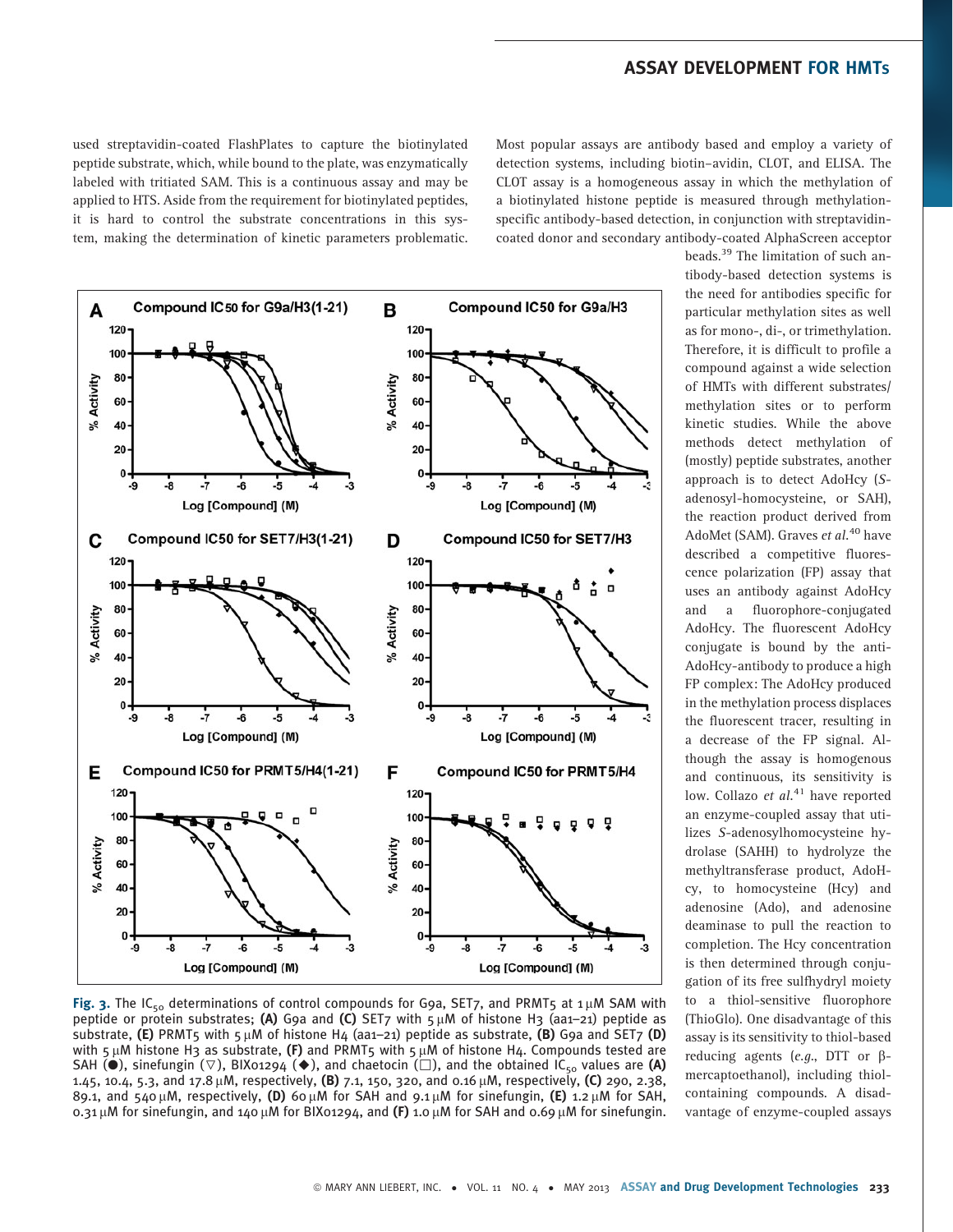FIG. 4. The  $IC_{50}$  determinations of control compounds for G9a under different conditions. (A) G9a with  $0.5 \mu$ M of histone H3 (aa1-21) peptide as a substrate at 10  $\mu$ M SAM, and (B) G9a with  $5 \mu$ M of histone H3 (aa1–21; K9-monomethylated) peptide as substrate. The obtained  $IC_{50}$ values are (A) 13.9  $\mu$ M for SAH ( $\bullet$ ) and 2.2  $\mu$ M for BIX01294 ( $\nabla$ ), (B) 2.4 and  $1.3 \mu$ M, respectively.



in general is the possibility of false positives, which are inhibitors of the coupling enzymes rather than the screening target, and the consequent need for counter assays for the coupling enzymes. In addition, the coupling enzyme should not be rate limiting to the overall reaction: SAHH, however, is a very slow enzyme. A further

disadvantage of the SAHH/ThioGlo system, which applies equally to any system based on fluorescence detection, is that fluorescence or fluorescence quenching from screening compounds may interfere with the assay. The mobility-shift assay<sup>42</sup> and the FLEXYTE<sup> $m$ </sup> Fluorescence Lifetime assay have also been reported for G9a

| Table 4. Methyltransferase Profiling for Suramin and Analogs |                  |                 |                |                 |                 |  |  |
|--------------------------------------------------------------|------------------|-----------------|----------------|-----------------|-----------------|--|--|
| <b>Target</b>                                                | <b>Substrate</b> | <b>Suramin</b>  | <b>NF110</b>   | <b>NF449</b>    | <b>SAH</b>      |  |  |
| DOT <sub>1</sub> L                                           | Core histone     | $2.12 \pm 0.50$ |                | $6.54 \pm 0.91$ | $1.79 \pm 0.74$ |  |  |
| EZH1                                                         | Core histone     | $45.9 \pm 20$   | $100 + 31$     | $36.2 \pm 15$   | $18.0 \pm 0.50$ |  |  |
| EZH <sub>2</sub>                                             | Core histone     | $11.5 \pm 10$   | 116±15         | 13.6±10         | $11.6 \pm 2.1$  |  |  |
| G9a                                                          | Histone H3       | $29.5 \pm 5.2$  | $198 + 22$     | $39.4 \pm 7.4$  | $3.66 \pm 0.07$ |  |  |
| GLP                                                          | Core histone     | $3.64 \pm 0.86$ |                | $2.95 \pm 0.52$ | $0.24 \pm 0.01$ |  |  |
| NSD <sub>2</sub>                                             | Nucleosomes      | $0.32 \pm 0.04$ |                | $1.66 \pm 0.42$ | $2.06 \pm 0.30$ |  |  |
| SET <sub>1</sub> B                                           | Core histone     | 3.48±1.02       |                | $1.92 \pm 1.3$  | $3.20 \pm 0.68$ |  |  |
| SET <sub>7</sub>                                             | Histone H3       | $4.94 \pm 1.14$ |                | $11.6 \pm 2.4$  | $61.1 \pm 9.6$  |  |  |
| SET <sub>8</sub>                                             | Histone H4       |                 | $14.8 \pm 4.5$ |                 | $55.1 \pm 16$   |  |  |
| <b>SUV39H1</b>                                               | Histone H3       | 54.6±14         |                | $144 \pm 42$    | $50.5 \pm 11$   |  |  |
| <b>SUV39H2</b>                                               | Histone H3       | $30.3 \pm 12$   |                |                 | $45.6 \pm 12$   |  |  |
| PRMT1                                                        | Histone H4       | $7.50 \pm 2.1$  |                | $8.76 \pm 2.4$  | $0.39 \pm 0.10$ |  |  |
| PRMT3                                                        | Histone H3       | $10.4 \pm 2.4$  |                | $11.2 \pm 2.8$  | $1.94 \pm 0.52$ |  |  |
| PRMT4                                                        | Histone H3       | $1.51 \pm 0.45$ |                | $1.27 \pm 0.22$ | $0.12 \pm 0.04$ |  |  |
| PRMT5                                                        | Histone H3       | 33.2±11         |                |                 | $1.66 \pm 0.5$  |  |  |
| PRMT6                                                        | Histone H3       | $3.32 \pm 0.12$ |                | $3.35 \pm 0.03$ | $0.08 \pm 0.03$ |  |  |
| <b>SETMAR</b>                                                | Histone H3       | $21.0 \pm 7.2$  |                | $23.9 \pm 2.8$  | $0.22 \pm 0.05$ |  |  |
| SMYD <sub>2</sub>                                            | Histone H3       | $1.18 \pm 0.1$  |                | $1.07 \pm 0.04$ | $0.32 \pm 0.1$  |  |  |

Profiles are reported as IC<sub>50</sub>, in  $\mu$ M. Boldface and italics indicate consistent and inconsistent inhibitions, respectively (see the text).

SAH, S-adenosyl-L-homocysteine.

screening, requiring a protease to digest the unmethylated substrate for detection. These assays not only require specially designed artificial substrates, but also require counter screening for the coupling proteases. Further, a lack of hit overlap with the FlashPlate assay has been reported.<sup>43</sup> All of the disadvantages described above are minimized in the goldstandard miniaturized radioisotope-based HotSpot format. Since this format is based on the filter-binding capture of substrates, the only limitation is the capacity of the filter binding. However, the linear binding range is much larger than that of the FlashPlate. This can be overcome by diluting the reaction mixture before applying on the filter when the substrate concentration exceeds the binding capacity. The binding capacity and a linear range can be measured easily by a standard curve of known concentrations of substrates.

The  $IC_{50}$  value of G9a inhibitor, BIX01294, was originally reported as 2.7 µM for G9a with the DELFIA assay.<sup>33</sup> Later,  $IC_{50}$  values of 1.9  $\mu$ M, 180 nM, and 250 nM were reported with mass spectrometry  $[10 \mu M$  Histone H3  $(1 -$ 15) at 100  $\mu$ M SAM],<sup>34</sup> enzyme-coupled assays  $[5 \mu M$  H3 (1-25) at 16  $\mu$ M SAM], and CLOT assays  $[0.5 \mu M$  biotin-H3  $(1-11)$  at  $20 \mu M$ SAM],<sup>35</sup> respectively. Utilizing the HotSpot format [a standard condition of  $5 \mu M$  H3 (1-21) at 1  $\mu$ M SAM], we obtained an IC<sub>50</sub> value of 5.3  $\mu$ M (*Fig. 3A*). Considering the competitive mode of BIX01294 inhibition with respect to the peptide substrate and the  $K_m$  for peptide (0.6  $\mu$ M in the *Table 2*), the  $K_i$  value of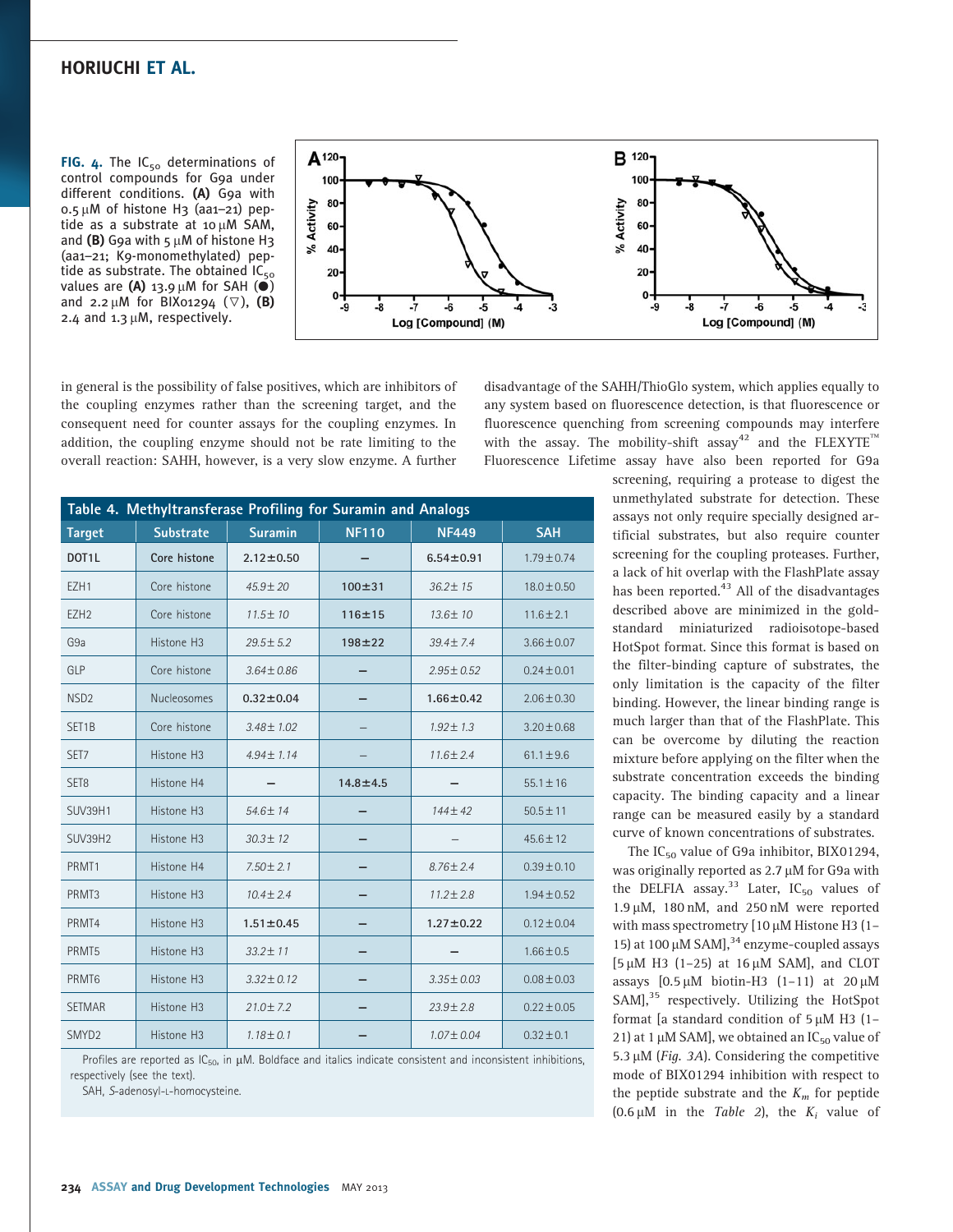BIX01294 is estimated as 570 nM, in good agreement with published data at low peptide concentrations.<sup>35</sup> Since it has been reported that BIX01294 is competitive with the peptide substrate, but uncompetitive with SAM,<sup>33</sup> the IC<sub>50</sub> value was determined under lower peptide and higher SAM concentrations. Under this condition  $[0.5 \mu M H3$ (1-21) at 10  $\mu$ M SAM], the IC<sub>50</sub> value was 2.2  $\mu$ M (*Fig. 4A*), shifted about twofold, which is close to the value obtained by mass spectrometry.<sup>34</sup> Interestingly, the  $IC_{50}$  value was shifted about fourfold lower when the substrate was monomethylated (Figs. 3A vs. 4B). However, the  $IC_{50}$  values are still higher than those compared to the values obtained by an SAHH-coupling assay or CLOT assay.<sup>35</sup> In assays using the AlphaLISA technique, the  $IC_{50}$  value of BIX01294 against G9a  $(2.2 \mu M)$  was also higher (PerkinElmer, AlphaLISA Technical Note #2). We have performed another radioisotope-based assay using streptavidin-coated FlashPlate with biotinylated histone H3 peptide, and obtained similar results to those from the HotSpot assay. When using histone H3 protein as substrate, the  $IC_{50}$ value was shifted 80-fold higher (Fig. 3B). These shifts may be caused by the change in binding affinity to substrates, since BIX01294 is a competitive inhibitor with respect to the peptide substrate.<sup>33</sup> As it is expected that the binding affinity would increase for a protein substrate relative to a peptide, the increased  $IC_{50}$ value for a peptide/protein competitive inhibitor would make sense, consistent with a very low  $K_m$  value for the protein substrate. In fact, it was very hard to obtain the  $K_m$  values for the protein substrate for most HMTs. Shinkai and Tachibana<sup>44</sup> have also observed that the inhibition of G9a by BIX01294 is robust if an H3 N-terminal oligopeptide is used as a substrate for the in vitro methyltransferase assay, but is not significant (no inhibition at  $10 \mu M$ ) if a full-length H3 is used. It would be interesting to determine the processivity of G9a methyltransferase activity with a protein substrate in the presence and absence of BIX01294. Further studies are needed to elucidate the mechanism of action of BIX01294 (and recently found analogs) not only with a peptide substrate, but with a protein substrate as well.

The data in this study demonstrate the capability of the HotSpot platform when applied to the histone methyltransferase assays. The data quality is sufficient for all drug discovery activities, from ultrahigh throughput screening to compound profiling against a large collection of HMTs and kinetic studies. Advantageous features of this platform for drug discovery include the absence of interference from fluorescent compounds and the elimination of the need for coupling enzymes, specific antibodies, or specifically modified peptide substrates. This enables substrate profiling as well as the determination of total methylation with unidentified protein substrates or with known peptides/proteins at undetermined methylation sites. Taking these advantages, one can perform compound screening at  $K_m$  of peptide or SAM, or profiling under conditions close to in vivo using nucleosomes as the substrate. One concern may be data reproducibility when using nucleosomes or core histone as a substrate, since they are purified from natural sources (HeLa or chicken, respectively). Although their methylation states are unknown, data reproducibility was satisfactory (the data consistency of the  $IC_{50}$  values for SAH was

shown in Supplementary Table S3); presumably, preparations are well homogenized and minimal lot-to-lot variability. Since the platform is a miniaturized radioisotope-based assay, it reduces the cost by minimizing reagent usage. This is a considerable advantage especially for difficult or expensive enzymes and substrates. We performed a small-library HTS against DOT1L, which requires a special substrate, core histones, and suramin was identified as a DOT1L inhibitor. Subsequently, suramin was profiled against 17 methyltransferases with different substrates. Since the major advantage of this assay format is that it can be applied universally to methyltransferases regardless of the substrate, it is suitable for profiling. Although the activities of some HMTs are increased at low concentrations, methyltransferases that were consistently inhibited (without apparent activation) by suramin are DOT1L, NSD2, and PRMT4 with IC<sub>50</sub> values at a low  $\mu$ M range (*Table 4*). This is the first finding that suramin inhibits DOT1L and NSD2 activities, although it has been reported very recently that a few HMTs are inhibited by a suramin analog using a peptide as the substrate.<sup>45</sup> Suramin is an old drug that has been used for the treatment of trypanosomiasis and is known as an antagonist of P2 receptors; recently, the application of suramin to cancer treatment has been explored.<sup>46</sup> It would be interesting to determine the effects of suramin on methylation states at the cellular level, especially in cancer cell lines.

#### ACKNOWLEDGMENT

This work was funded in part by NIH SBIR grants R44CA139621 to H.M.

## DISCLOSURE STATEMENT

No competing financial interests exist.

#### REFERENCES

- 1. Luger K, Mäder A, Richmond RK, Sargent DF, Richmond TJ: Structure of the nucleosome core particle at 2.8A˚ resolution. Nature 1997;389:251–260.
- 2. Rea S, Eisenhaber F, O'Carroll D, et al.: Regulation of chromatin structure by site-specific histone H3 methyltransferases. Nature 2000;406:593–599.
- 3. Lund AH, van Lohuizen M: Polycomb complexes and silencing mechanisms. Curr Opin Cell Biol 2004;16:239–246.
- 4. Feng Q, Wang H, Ng HH, et al.: Methylation of H3-lysine 79 is mediated by a new family of HMTases without a SET domain. Curr Biol 2002;12:1052–1058.
- 5. Lund AH, van Lohuizen M: Epigenetics and cancer. Genes Dev 2004;18:2315– 2335.
- 6. Copeland RA, Solomon ME, Richon VM: Protein methyltransferases as a target class for drug discovery. Nat Rev Drug Discov 2009;8:724–732.
- 7. Margueron R, Li G, Sarma K, et al.: Ezh1 and Ezh2 maintain repressive chromatin through different mechanisms. Mol Cell 2008;32:503–518.
- Cao R, Wang L, Wang H, et al.: Role of histone H3 lysine 27 methylation in Polycomb-group silencing. Science 2002;298:1039–1043.
- 9. Kuzmichev A, Jenuwein T, Tempst P, Reinberg D: Different EZH2-containing complexes target methylation of histone H1 or nucleosomal histone H3. Mol Cell 2004;14:183–193.
- 10. Ernst T, Chase AJ, Score J, et al.: Inactivating mutations of the histone methyltransferase gene EZH2 in myeloid disorders. Nat Genet 2010;42:722–726.
- 11. Huang J, Dorsey J, Chuikov S, et al.: G9a and Glp Methylate Lysine 373 in the Tumor Suppressor p53. J Biol Chem 2010;285:9636–9641.